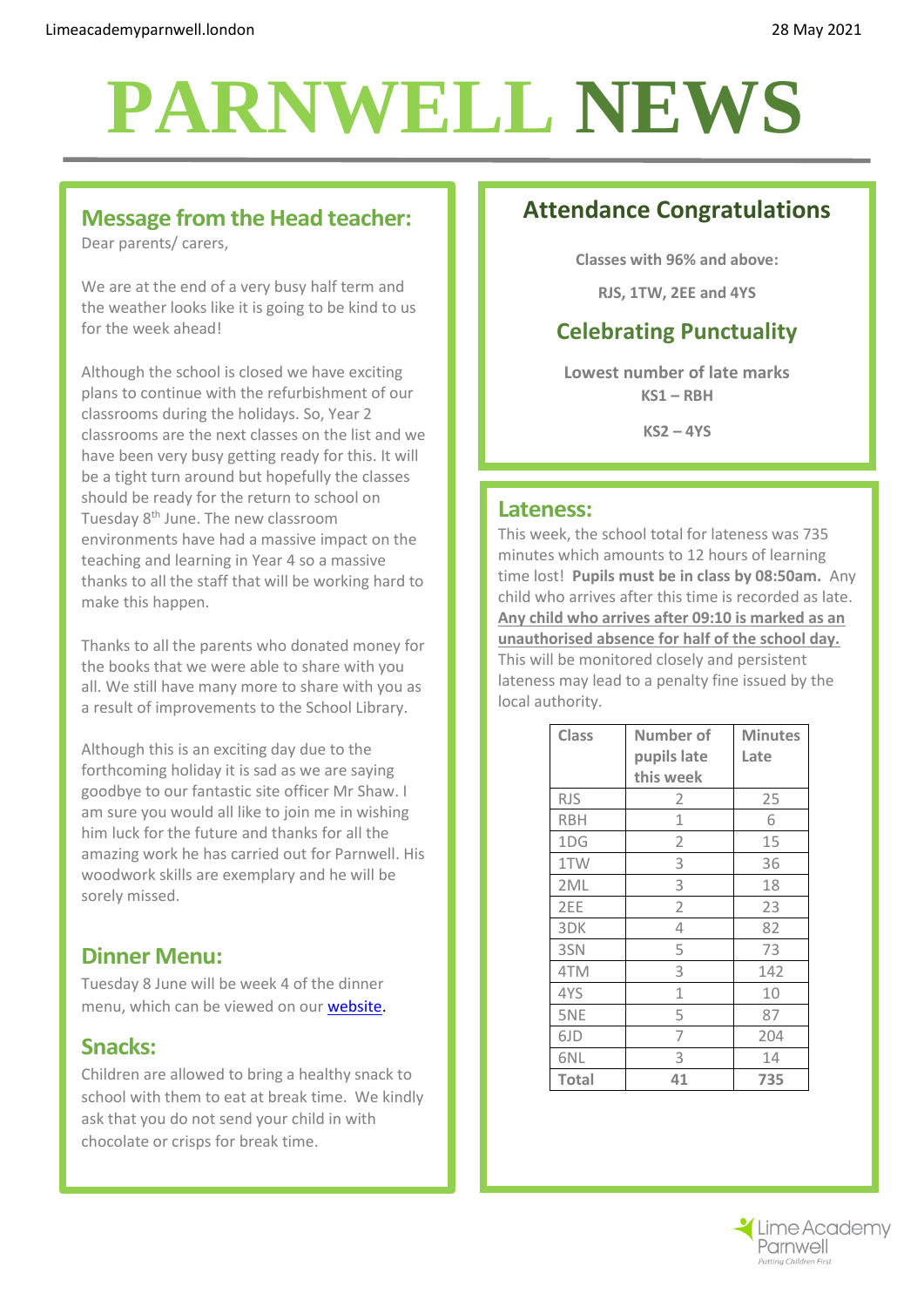# **PARNWELL NEWS**

#### **Half-Term Reading Challenge**

Calling all Children! We would love to hear all about your reading during half-term. Whatever you read, wherever you read, we would like to hear about it. You can let us know on class dojo, fill in reading records and book marks or just record your half-term reading on a piece of paper and give it to your teacher when you return to school. It's really important to keep reading regularly at home - independently and to adults or siblings. Try to read a few pages of your book every single day and let us know how you get on! Dojos and prizes will be awarded to children who can show us how much they're enjoying reading!

#### **May Half Term:**

Don't forget our last day in school is Friday 28 May before we break up for May Half Term. School will finish at the normal time of 15:15 on this day. Children will return to school on Tuesday 8 June.

The weather is looking like it might improve for the half term break so hopefully you can all get outside and enjoy the break. When we come back for the final summer half term, please remember on hot/sunny days to send your child in with a sunhat and water bottle and to put sun cream on them.

## **COVID Contact Tracing**

If your child receives a positive COVID test between Friday 28 May and Sunday 30 May, you will need to contact the school so that we can track and trace individuals who may have been in contact with your child. You should ring 01733 902300 and leave a message.

#### **Food Vouchers:**

If your child is entitled to income related free school meals, then you will be issued with a £15 supermarket voucher per child for the May Half Term Break via a new LA Covid-19 Support Grant. The voucher will be issued by the end of the 28<sup>th</sup> May. It does not need to be used in a single shopping trip and once claimed will last for at least a year. If you have any issues claiming your voucher, please contact the school office.

### **Toys in School:**

There has been an increase in a small number of children bringing toys into school, please can we request that these remain at home to prevent them from being lost / taken or mis-used in school.

### **Book Fair:**

Reading for pleasure is transformative for pupils' academic success and personal wellbeing. We will be hosting a book fair from 30 June to 7 July where you can support your child's reading at home by purchasing a book.